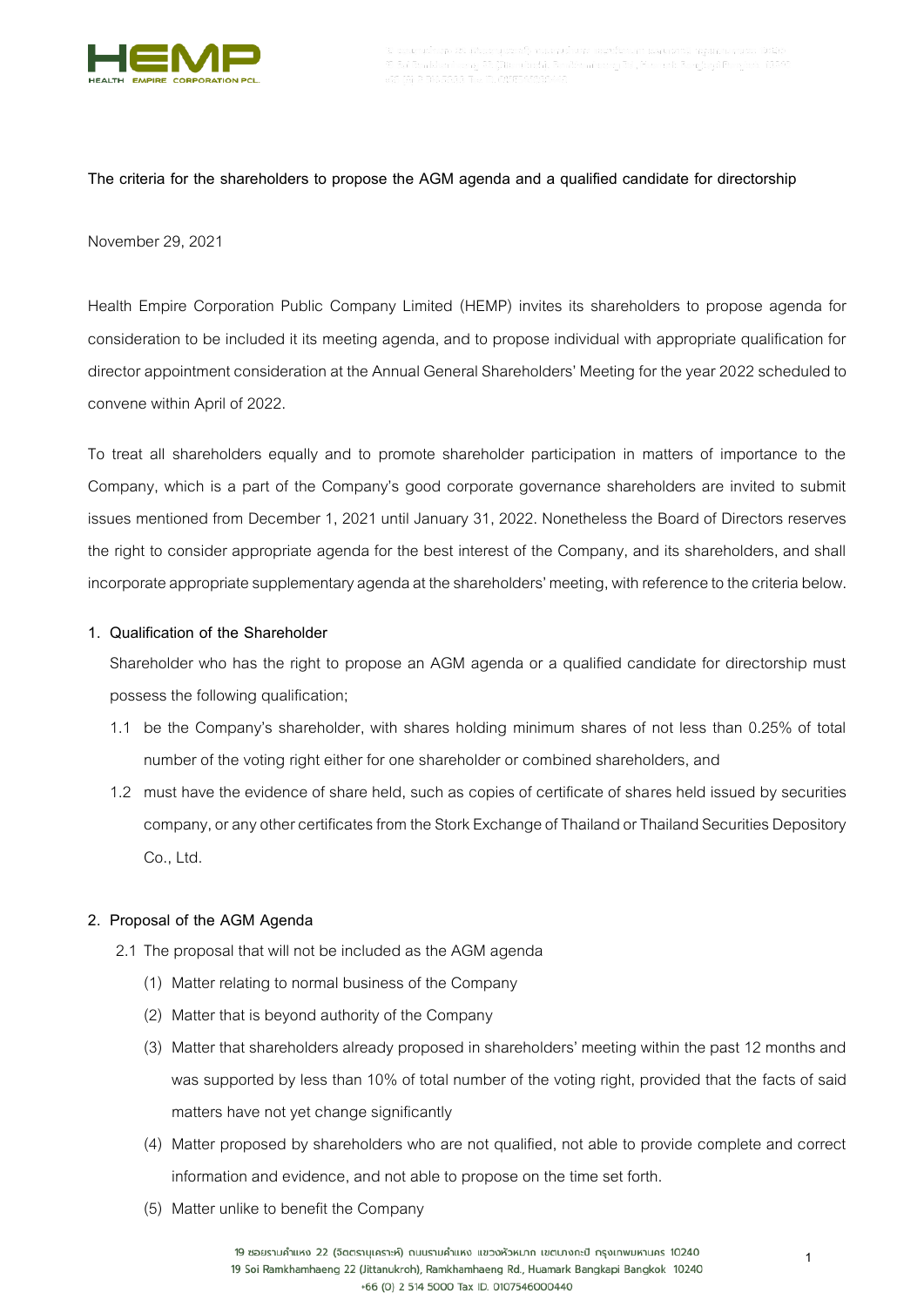

- (6) Matter or evidence sufficed by shareholders is incomplete or untrue or ambiguous.
- (7) Matter lying under management authority of the Company, except the ones causing material impacts on shareholders in general.
- (8) Matter that violates to the laws, rules, regulations of the government agencies or other regulatory bodies or is not complied with the objectives or articles of association of the Company
- (9) Matter, as stipulated by laws, for AGM consideration, which has been pursued regularly by the Company.
- (10)Matter already undertaken by the Company
- 2.2 Procedure to propose an AGM Agenda
	- (1) The shareholder who possesses qualifications according to Item 1 above must fill in the "Propose Agenda Form for Annual General Shareholders' Meeting for the year 2015" ("Form A") with his/her signature. In case many shareholders have unified to propose AGM agenda, each shareholder must fill in **Form A** and sign their names as evidence separately and gather into one set.
	- (2) Shareholder must enclose the following documents with **Form A**
		- (a) The evidence of shares held as of the proposal date, such as the certificate of shares held issued by securities companies or any other certificates from the Stork Exchange of Thailand ("SET") or Thailand Securities Depository Co., Ltd.
		- (b) *In case shareholder is an individual*
			- A copy of identity card/ government officer identity card/ driver's license/ passport or alien identity card, which has not expire, must be enclosed and certified true and correct by that shareholders.
		- (c) *In case shareholder is a juristic person;*
			- A copy of the Certification Document backdated not more than three months, certified true and correct by an authorized person(s) of that juristic person, and
			- A copy of identity card/ government officer identity card/ driver's license/ passport or alien identity card of the authorized person(s), which has not expire, must be enclosed and certified true and correct by that person(s).
	- (3) Shareholder may send **Form A** together with the required documents to the Company unofficially via www.hempcorp.co.th before submitting the original copy via registered mail to:-